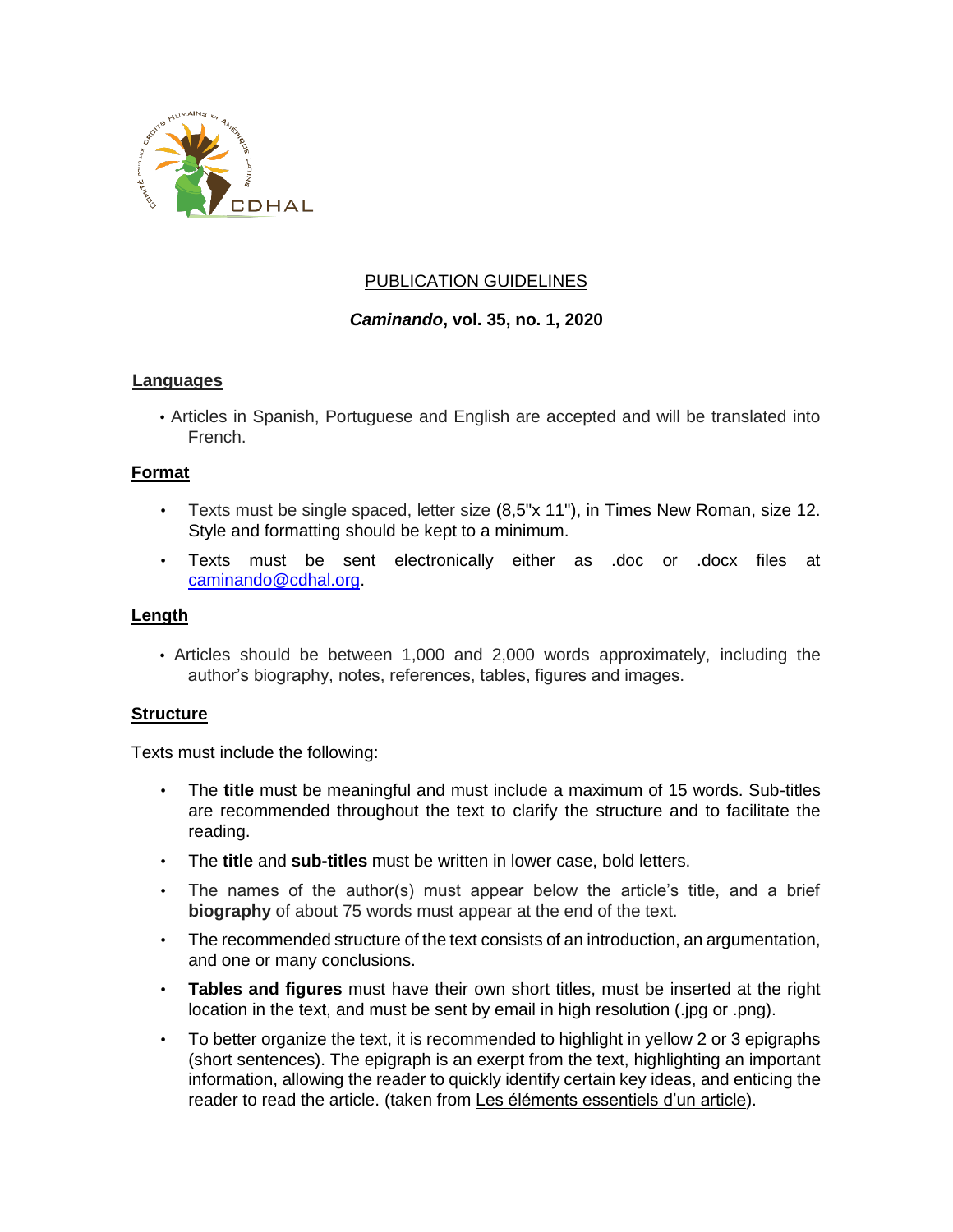# **Photos & Images**

• It is recommended to suggest **2-3 photos and/or images** referring to the subject of the article. Photos will be inserted as suggested, in the article, and must be sent as an attachment (.jpg or .png files). Illustrations will be published in black and white. All photos must be of very good quality for printing.

Minimum size: 3.4" x 2.5"

For searches on Google images, use search tools to find images of the biggest size, and without copyrights.

• **Photo credits** must appear below the photo in the text (author, year of publication). Photos and images may have a short title, appearing below the photo.

### **Acronyms**

• Any institution or organization that uses an acronym must first be written out in full and immediately followed by the acronym in parentheses.

#### **Citations and References**

- Notes must appear at the end of the text and must be identified in arabic numerals. Articles may have up to a maximum of 10 notes, including bibliographical references.
- References must be presented as notes at the end of the text, as follows:

#### *Scientific article*

Last name, first name (year). "Article title", *Journal title,* no. X, p. X to X.

Bresser-Pereira, Luiz Carlos (2009). "Amérique latine : de l'interprétation nationaliste à l'interprétation par la dépendance", *Tiers-monde,* no. 199, p.533-546.

#### *Newspaper article*

Last name, first name (year). "Article title", *Newspaper title,* date. (If referring to an online article, include the link and month of consultation)

Larouche, Vincent (2013). "L'ambassade appuie un projet minier douteux au Mexique", *La Presse,* 6 mai 2013, onlin[e:](http://www.lapresse.ca/actualites/politique-canadienne/201305/05/01-4647840-lambassade-appuie-un-projet-minier-douteux-au-mexique.php)

[http://www.lapresse.ca/actualites/politiquecanadienne/201305/05/01-4647840](http://www.lapresse.ca/actualites/politique-canadienne/201305/05/01-4647840-lambassade-appuie-un-projet-minier-douteux-au-mexique.php) [lambassade-appuie-un-projet-minier-douteux-aumexique.php](http://www.lapresse.ca/actualites/politique-canadienne/201305/05/01-4647840-lambassade-appuie-un-projet-minier-douteux-au-mexique.php) (page consulted in February of 2014).

If the article is not signed by a particular author, the journal title comes first.

# *Monographies (books, brochures, research reports, etc.)*

Last name, first name (year). *Title.* City: editor.